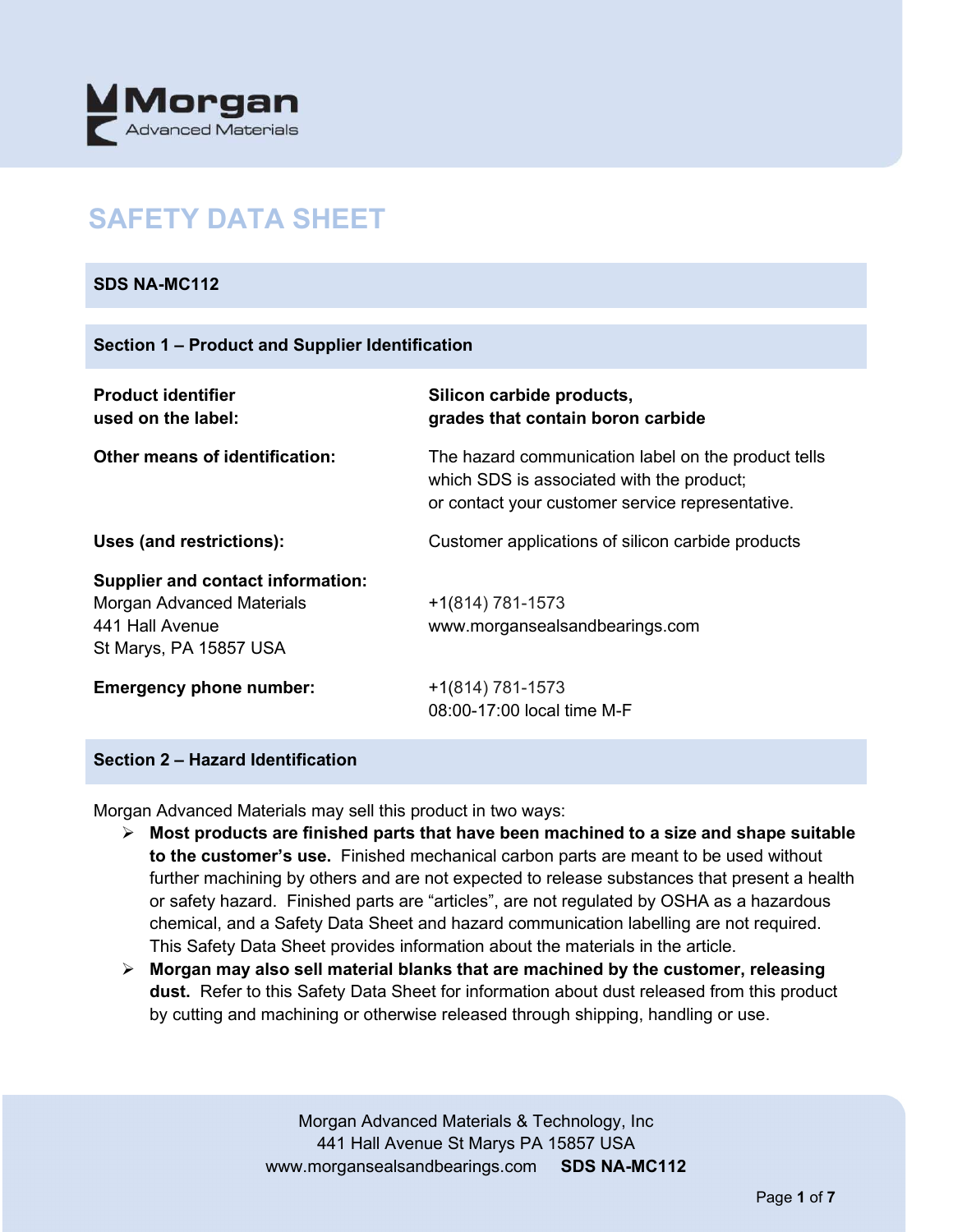

## **Classification:**

This material is not classified as hazardous under the Globally Harmonized System of Classification and Labelling and the US OSHA Hazard Communication Standard.

# **Signal word, symbols, hazard and**

**precautionary statements:** Not applicable (because not classified as hazardous)

## **Other information about health hazards:**

Dust from this material may cause minor irritation of skin and eyes, primarily through mechanical abrasion. Repeated or prolonged exposure to elevated concentrations of any airborne dust can irritate or harm the respiratory system, especially as an aggravation to a pre-existing condition. Avoid creating and breathing airborne dust.

#### **Other information about physical hazards:**

Dust from this product may be electrically conductive and, if so, dust accumulations on electrical equipment can cause short circuits. Maintain good housekeeping.

## **Section 3 – Composition**

| Component              | <b>CAS Registry Number</b> | <b>Concentration</b><br>% by weight |
|------------------------|----------------------------|-------------------------------------|
| <b>Silicon Carbide</b> | 409-21-2                   | 20-90%                              |
| <b>Boron Carbide</b>   | 12069-32-8                 | 20-90%                              |

| This material may also contain: |           |           |  |
|---------------------------------|-----------|-----------|--|
| Graphite                        | 7782-42-5 | $0 - 10%$ |  |
| Carbon                          | 7440-44-0 | $0 - 10%$ |  |
| Silicon                         | 7440-21-3 | $0 - 10%$ |  |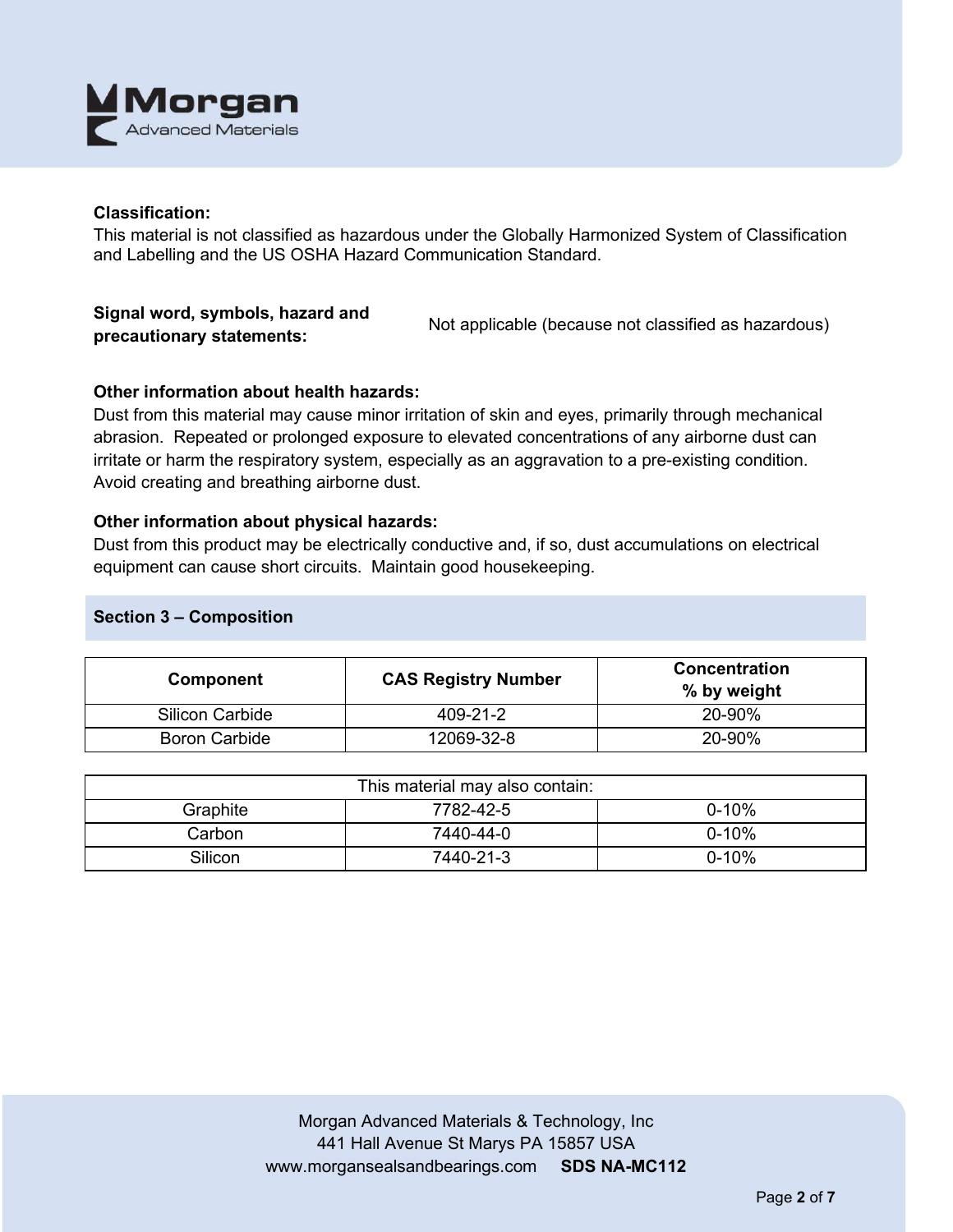

## **Section 4 – First Aid Measures**

| Inhalation:                 | Remove affected personnel to an exposure-free environment. |
|-----------------------------|------------------------------------------------------------|
| Skin and eye contact:       | Flush eyes with water. Wash skin with soap and water.      |
| Ingestion:                  | Not applicable, not expected                               |
| Indication of need for      |                                                            |
| immediate medical attention | Not applicable, not expected                               |
| and special treatment:      |                                                            |

#### **Section 5 – Fire Fighting Measures**

This product is not very combustible but may burn if exposed to high temperatures.

#### **Suitable extinguishing media:**

Use an extinguisher that is suitable for the surrounding fire.

#### **Combustion hazards:**

When burned, carbon/graphite releases carbon dioxide (and possibly carbon monoxide if there is not enough oxygen for complete combustion).

#### **Special fire-fighting procedures:**

Use protective clothing and breathing equipment appropriate to the surrounding fire.

#### **Unusual fire and explosion hazards:**

As is the case with any combustible dust, concentrations of airborne carbon/graphite dust can present a dust explosion hazard. Practice good housekeeping to prevent dust accumulations and prevent situations where substantial amounts of dust can become airborne. Do not blow combustible dust toward an ignition source.

**Flash point**: Not applicable **Flammable limits:** Not applicable

## **Section 6 – Accidental Release Measures**

Sweep or vacuum spilled material and place into sealable containers. Avoid creating and breathing airborne dust. Dispose in accordance with applicable waste disposal regulations.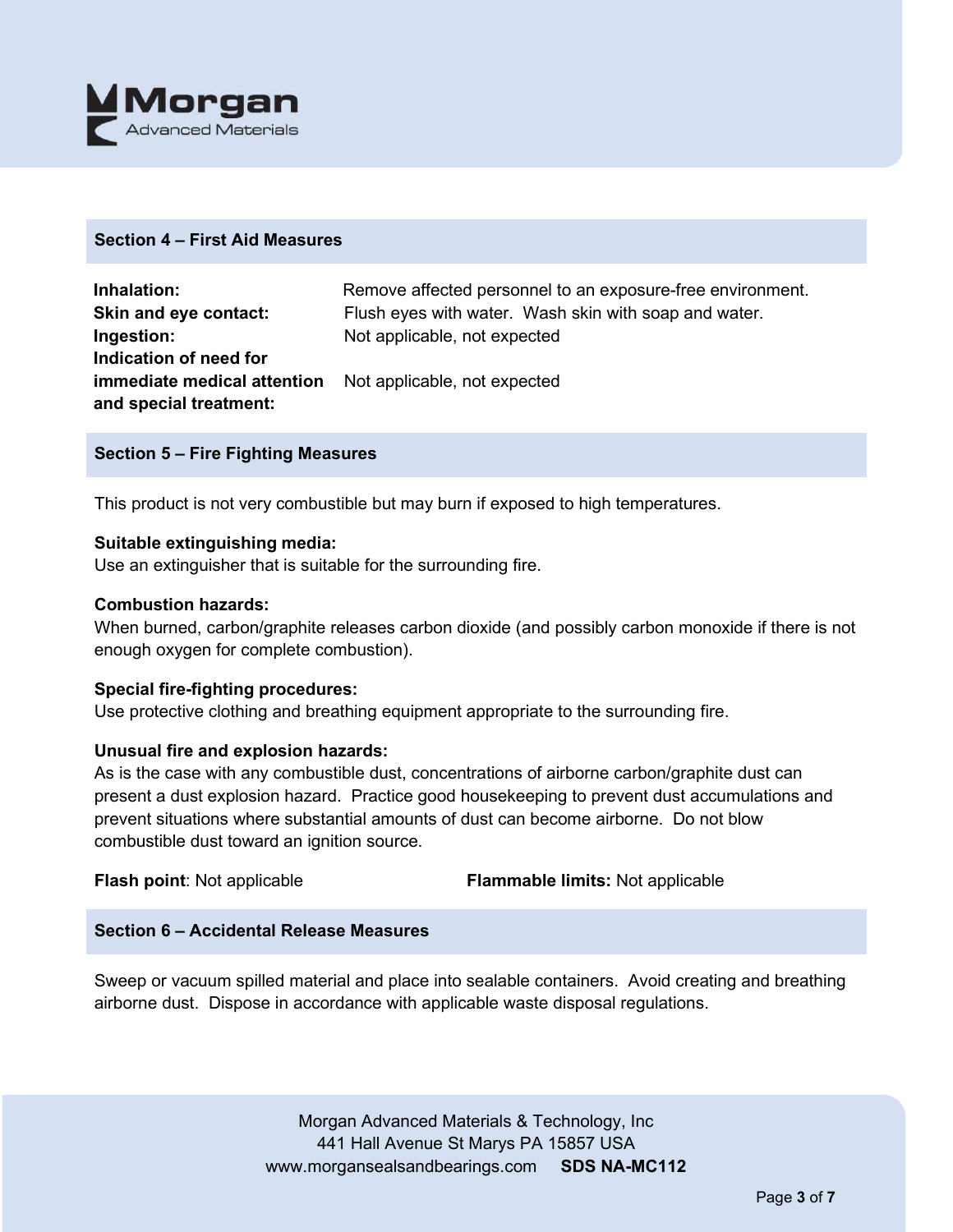

## **Section 7 – Handling and Storage**

Use appropriate dust collection and controls if this product is cut or machined. Practice good housekeeping to avoid the accumulation of dust in the workplace. Avoid creating and breathing airborne dust. Practice good personal hygiene. As a good practice, wash hands before eating, drinking or smoking and do not store food, or eat or drink, in areas where chemicals are handled.

## **Section 8 – Exposure Controls and Personal Protection**

|  | <b>Exposure limits and guidelines:</b> |
|--|----------------------------------------|
|  |                                        |

| <b>Material</b>        | <b>OSHA PEL</b>                  | <b>ACGIH TLV</b>                   |
|------------------------|----------------------------------|------------------------------------|
|                        | 8-Hr TWA                         | 8-Hr TWA                           |
| <b>Silicon Carbide</b> | 15 mg/m <sup>3</sup> (total)     | 10 mg/m $3$ (total)                |
|                        | 5 mg/m <sup>3</sup> (respirable) | 3 mg/m <sup>3</sup> (respirable)   |
| <b>Boron Carbide</b>   | 15 mg/m <sup>3</sup> (total)     | 10 mg/m $3$ (total)                |
|                        | 5 mg/m <sup>3</sup> (respirable) | 3 mg/m <sup>3</sup> (respirable)   |
| Graphite*              | 15 mg/m <sup>3</sup> (total)     | 2.0 mg/m <sup>3</sup> (respirable) |
|                        | 5 mg/m <sup>3</sup> (respirable) |                                    |
| Carbon                 | 15 mg/m <sup>3</sup> (total)     | 10 mg/m <sup>3</sup> (total)       |
|                        | 5 mg/m $3$ (respirable)          | 3 mg/m $3$ (respirable)            |
| <b>Silicon</b>         | 15 mg/m <sup>3</sup> (total)     | None Established                   |
|                        | 5 mg/m <sup>3</sup> (respirable) |                                    |

\*The PEL indicated here (the PEL for inert or nuisance dust) is for synthetic graphite.

Other jurisdictions may have different exposure limits and control guidelines. Users are advised to consult and comply with local regulations.

#### **Engineering controls:**

Practice good housekeeping.

## **Personal protective equipment:**

Use NIOSH-approved respiratory protective equipment (for example, an N-95 dust mask) if exposures exceed established limits.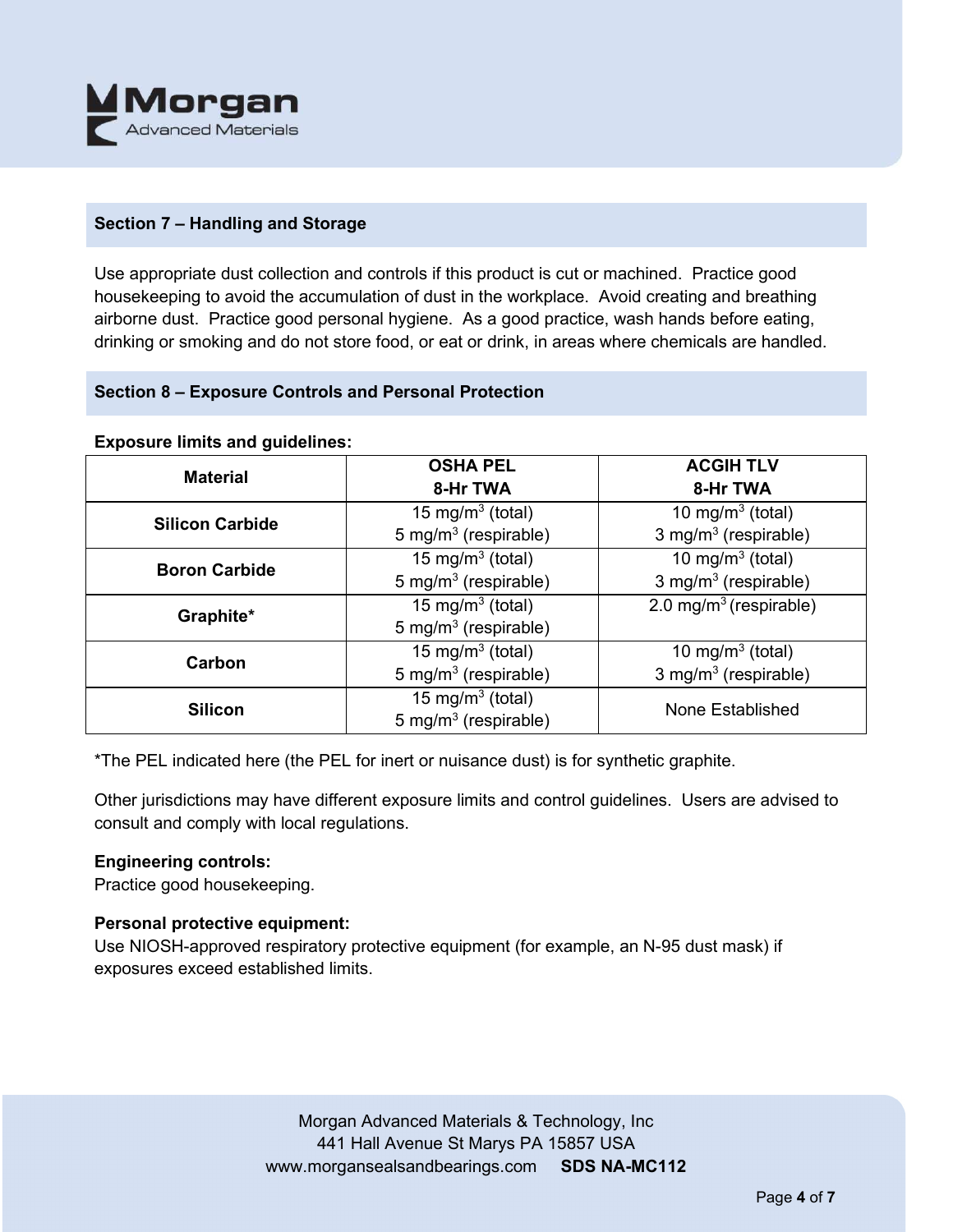

#### **General hygiene considerations:**

As a good practice, wash hands before eating, drinking or smoking and do not store food, or eat or drink, in areas where chemicals are handled.

## **Section 9 – Physical and Chemical Properties**

| Appearance:                                        | Solid, varying colors | Odor:                              | No odor        |
|----------------------------------------------------|-----------------------|------------------------------------|----------------|
| <b>Odor threshold:</b>                             | Not applicable        | pH:                                | Not applicable |
| <b>Melting point:</b>                              | Not applicable        | <b>Boiling point:</b>              | Not applicable |
| Flash point:                                       | Not applicable        | <b>Evaporation rate:</b>           | Not applicable |
| <b>Flammability:</b>                               | Not applicable        | LEL/UEL:                           | Not applicable |
| Vapor pressure:                                    | Not applicable        | Vapor density:                     | Not applicable |
| <b>Relative density:</b>                           | Not applicable        | <b>Water solubility:</b>           | Insoluble      |
| <b>Partition coefficient</b><br>(n-octanol/water): | Not applicable        | <b>Autoignition</b><br>temperature | Not applicable |
| <b>Decomposition</b><br>temperature:               | Not applicable        | <b>Viscosity:</b>                  | Not applicable |

**Section 10 – Stability and Reactivity** 

This material is stable and non-reactive.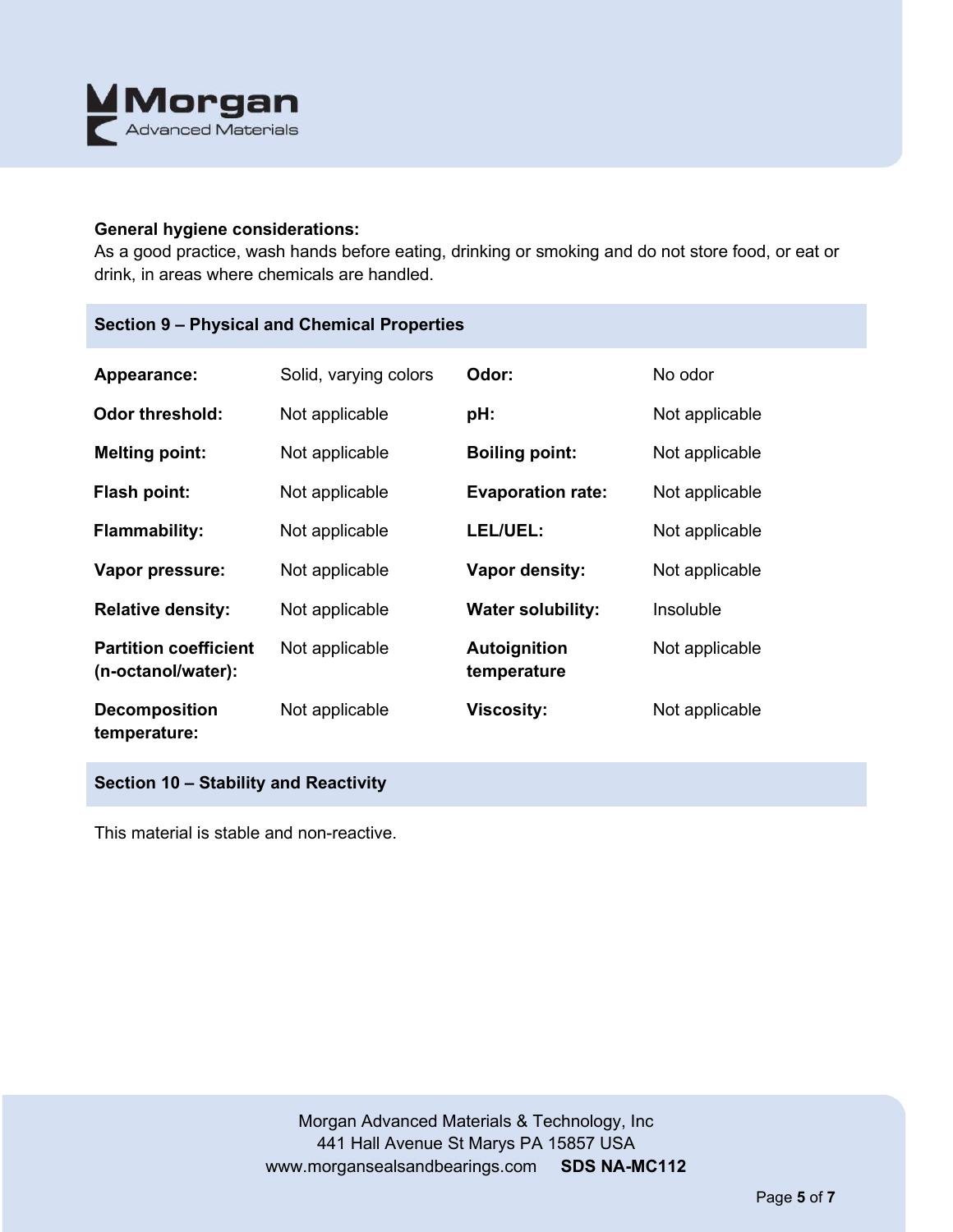

## **Section 11 – Toxicological Information**

None of the materials in this product are listed as a carcinogen by the International Agency for Research on Cancer (IARC), US OSHA or the US Department of Health and Human Services National Toxicology Program (NTP).

Additional toxicological information is available through the U.S. National Institute for Occupational Safety and Health (NIOSH) Registry of Toxic Effects of Chemical Substances (RTECS). See website: www.cdc.gov/niosh/ipcsneng/nengrtec.html.

> Silicon Carbide RTECS # VW045000 Graphite RTECS # MD9659600 Carbon RTECS # FF5250100 Silicon RTECS # VW0400000

## **Section 12 – Ecological Information**

Silicon carbide, boron carbide, carbon, graphite and silicon are relatively inert and would be expected to be of negligible consequence in the environment.

## **Section 13 – Disposal Considerations**

This product does not contain substances that could cause it to be hazardous waste, if disposed. Dispose in accordance with applicable waste disposal regulations.

#### **Section 14 – Transport Information**

This product is not regulated as a hazardous material for transportation purposes by any known authority, including transportation by truck, sea or air.

#### **Section 15 – Regulatory Information**

All materials in this product are listed on the US EPA Toxic Substances Control Act (TSCA) inventory.